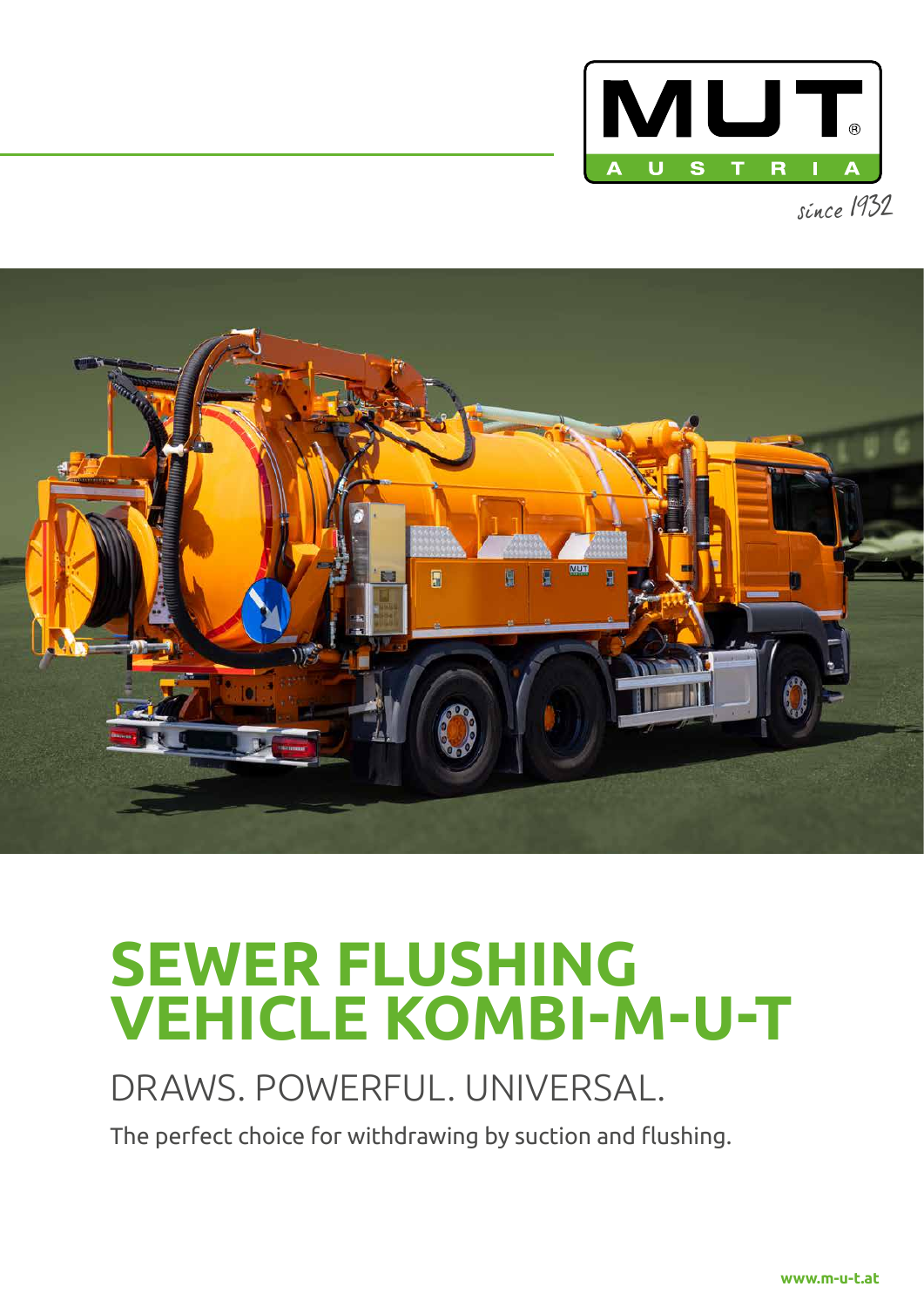The wide range of variations of the **M-U-T sewer flushing vehicles** proves itself on the **high reliability** and the **maximum suction power and compression** - when it is to be really clean.

The ergonomic and sturdy design in an ideal combination with different types of equipment, make the **M-U-T sewer flushing vehicle** to one of the **most profitable** and **economical suction** and **flushing vehicles** on the global market.

The thoughtful and compact construction design enables **extremely fast** and **flexible operations** without any retooling.

- the **M-U-T-tank-in-tank-system optimizes** the axle load ratio of the vehicle - **extremely short overhang** due to the construction and shortened wheelbase at the same time
- **combination attachment** is hydraulic rotatable and telescopable, via a wireless remote control
- **optimized** and **ergonomic working space**, adjusted to the vehicle

- **automatic locking of the control parts**
- safety space towards the hazard area, via wireless remote control for the hydraulic combination attachment
- $\blacksquare$  increased operational safety, power efficiency and smoothness due to latest electronics
- **High tightness** due to the design
- **of the system**
- **tank washing facility** and **draining aid** by a washing nozzle in the front of the mud tank
- body size for **two-** to **four-axle chassis**
- **E** combination of suction and high pressure flushing vehicle
- $\blacksquare$  **optimized version**, adjusted to the chassis
- container made out of **stainless steel**
- **M-U-T-tank-in-tank-system** optimizes the weight distribution for an **ideal axle load ratio**
- serial **high pressure pump** and **vacuum pump**
- **high pressure hose reel**, hydraulically powered
- **delivery for case of suction hose**
- **3-stage-water-recycling-system**: coarse precipitator, rotating-gap-filter, cyclone
- facility for **self-cleaning filters** no additional maintenance effort
- delivery for case of suction hose
- **Industry X.0-capable** digital integration into the fleet
- **P** panels on the side (optional) can be used as a large advertising space
- **n** minimum warranty of 2 years

#### **M-U-T Visibility and Safety Packages**

- camerasystem, up to 360° all-round visibility
- **LED-all-round light**
- **numerous other options available**

#### **M-U-T EASY-WORK-Packages**

- different sizes of hose reels
- delivery for case of longer suction hoses
- **M-U-T-XXL-series** for **unusual demands**
- **numerous other options available**

#### **M-U-T Service Packages**

- **No** warranty extension up to 60 months
- **E** care of vehicle fleet, incl. annual check
- servicepackage "M-U-T All In"

#### **M-U-T Control Panel**

- central control over the KOMBI-M-U-T either at the lit-up control panel or via wireless remote control possible
- $\blacksquare$  simple operation of all work steps



### **EXPANDABLE**



# **CLEAN**

## **BENEFICIAL**

# **ADAPTABLE**